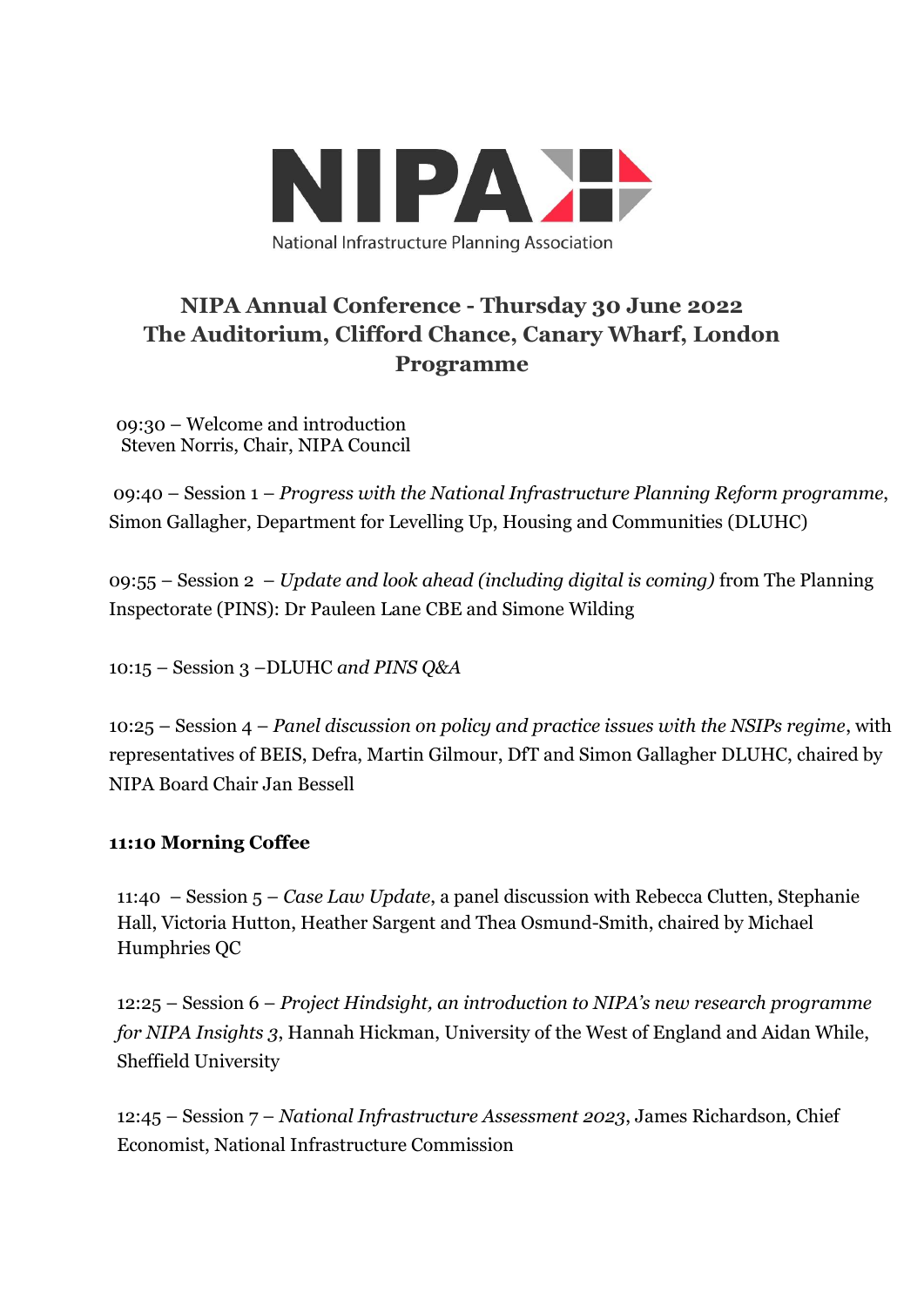13:05 – *Introduction to NIPA Early Year Practitioners (EYPs)*

# **13:10 Lunch and networking**

14:10 – Session 8 – *Delivering enabling infrastructure for strategic development sites: lessons from a study of public development corporation and private master developer models,* Tom Haslam, formerly of UCL and the recipient of NIPA's Bursary award 2021

14:30 – Session 9 – *A local authority perspective on DCOs*, Wendy Lane, Gravesham Borough Council

14:55 – Session 10 – *Future Positive: delivering a positive project outcome – opportunities with Biodiversity Net Gain requirements and EIA reform, Catrin Jones and Peta Donkin,* LDA Design

#### **15:30 Afternoon Tea**

16:00 – Session 11 – *The carbon challenge for national infrastructure*

16:25 – Session 12 – *Alternatives and Options: How to navigate through the minefield successfully,* Keith Mitchell, Stantec

## **17:00 Drinks Reception**

#### **18:00 Close**

**Registration will take place between 0845 and 0925 and the conference will finish at 1700 followed by a drinks reception until 1800.**

> The National Infrastructure Planning Association would like to thank **Clifford Chance** for hosting the conference and the two conference sponsors **LDA Design** and **Stantec**.